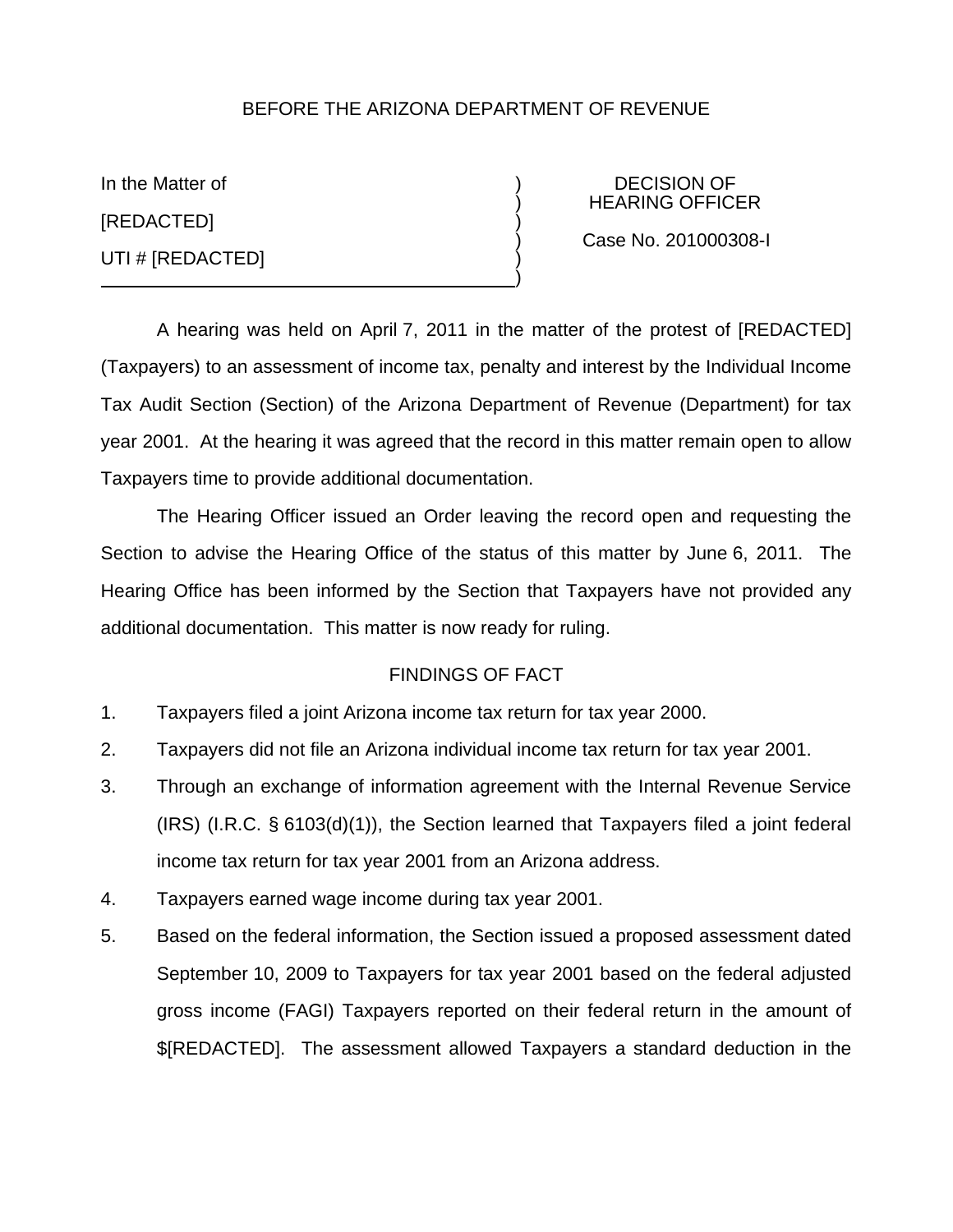amount of \$8,100, personal exemptions in the amount of \$4,200 and estimated Arizona income tax withholding in the amount of \$[REDACTED].

- 6. The proposed assessment calculated the tax due at \$[REDACTED], interest of \$[REDACTED] and a penalty for failure to file of \$[REDACTED].
- 7. Taxpayer [REDACTED] timely protested the proposed assessment stating that she is not married to [REDACTED], the debt is not her responsibility and to contact [REDACTED].
- 8. Taxpayer [REDACTED] requested a formal hearing.
- 9. No separate protest was filed by [REDACTED].
- 10. At the hearing the Section testified that after reviewing Taxpayers' 2000 tax year return, the Section determined that Taxpayers are entitled to withholding in the amount of \$224.00.
- 11. The Section further testified that allowing the withholding in the amount of \$224.00 would reduce the tax due to \$[REDACTED], the penalty for failure to file to \$[REDACTED] and interest would be recalculated on the revised amounts.
- 12. Taxpayers were married during tax year 2001.
- 13. Taxpayers were divorced in December 2007.

## CONCLUSIONS OF LAW

- 1. The presumption is that an assessment of additional income tax is correct. A*rizona State Tax Commission v. Kieckhefer,* 67 Ariz. 102, 191 P.2d 729 (1948).
- 2. Arizona Revised Statutes (A.R.S.) § 43-102(A)(1) provides that it is the intent of the Arizona legislature to adopt the provisions of the federal Internal Revenue Code relating to the measurement of adjusted gross income for individuals so that adjusted gross income reported to the IRS shall be the identical sum reported to Arizona, subject only to modifications set forth in Title 43 of the Arizona Revised Statutes.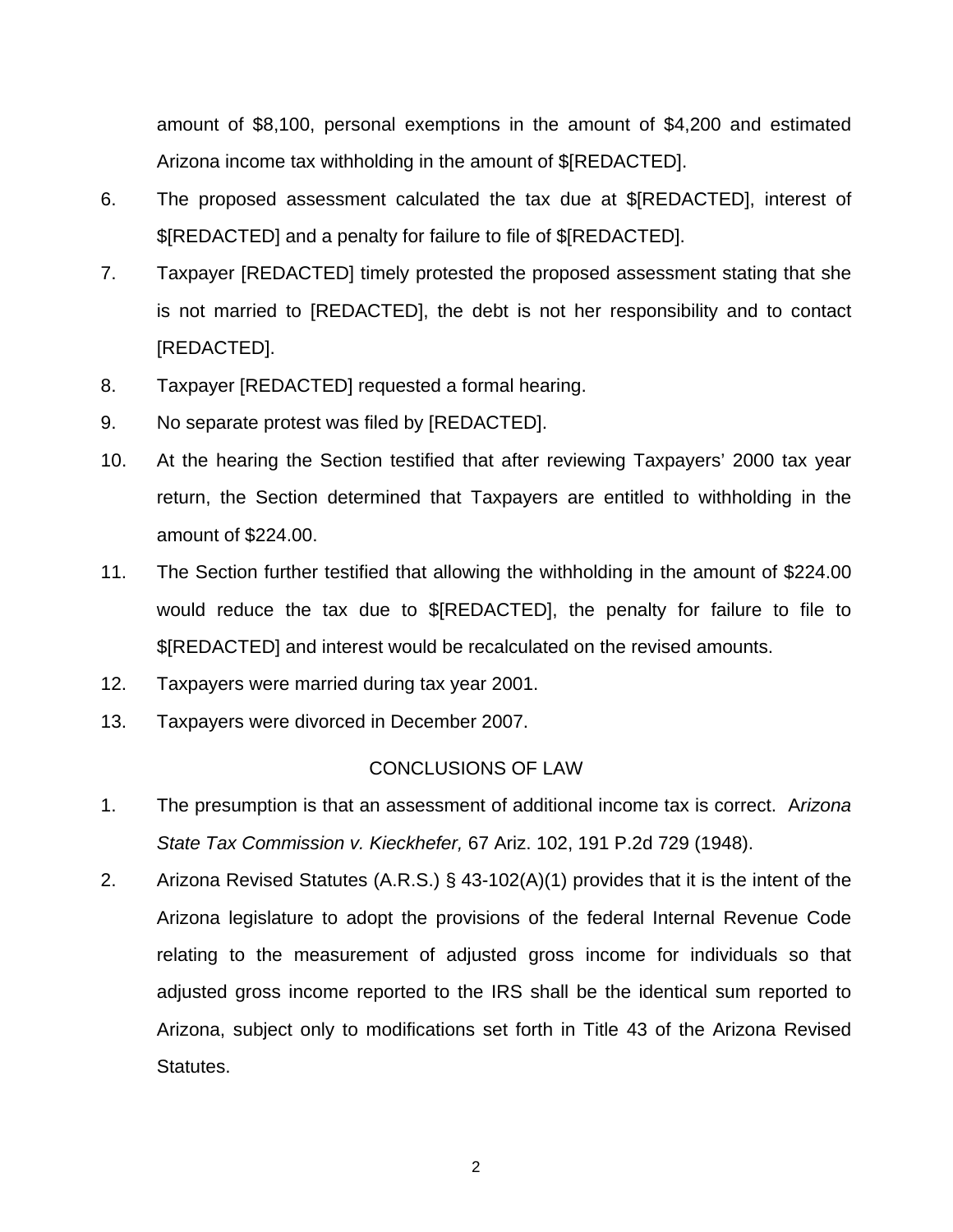- 3. The Section properly based its proposed assessment on the FAGI reported by Taxpayers on their federal income tax return for tax year 2001.
- 4. All property acquired by either husband or wife during marriage is community property, except that which is acquired by gift or by inheritance. A.R.S. § 25-211.
- 5. Taxpayers' income received during tax year 2001 was community property.
- 6. The spouse who controls the disposition of or who receives or spends community income as well as the spouse who is taxable on such income is liable for the payment of the income taxes imposed on such income. A.R.S. § 43-562; Arizona Individual Income Tax Ruling (ITR) 97-2.
- 7. Based on the record, Taxpayers are jointly and severally liable for the taxes that were assessed for tax year 2001.
- 8. A.R.S. § 42-1123(C) provides that if the tax "or any portion of the tax is not paid" when due "the department shall collect, as a part of the tax, interest on the unpaid amount" until the tax has been paid.
- 9. A.R.S. § 42-1125(A) imposes a penalty for failure to file an Arizona income tax return when due.
- 10. The failure to file when due penalty may be abated only if the failure to file "is due to reasonable cause and not due to wilful neglect." A.R.S. § 42-1125(A).
- 11. Taxpayers have presented no evidence to show that their failure to file when due was due to reasonable cause and not due to wilful neglect.
- 12. The proposed assessment issued by the Section for tax year 2001 was proper except that the Section shall allow Taxpayers withholding in the amount of \$224.00.

#### **DISCUSSION**

Taxpayers did not file a resident Arizona individual income tax return for tax year 2001. Based on information the Section received from the IRS, the Section issued a proposed assessment to Taxpayers. Taxpayer [REDACTED] timely protested the

3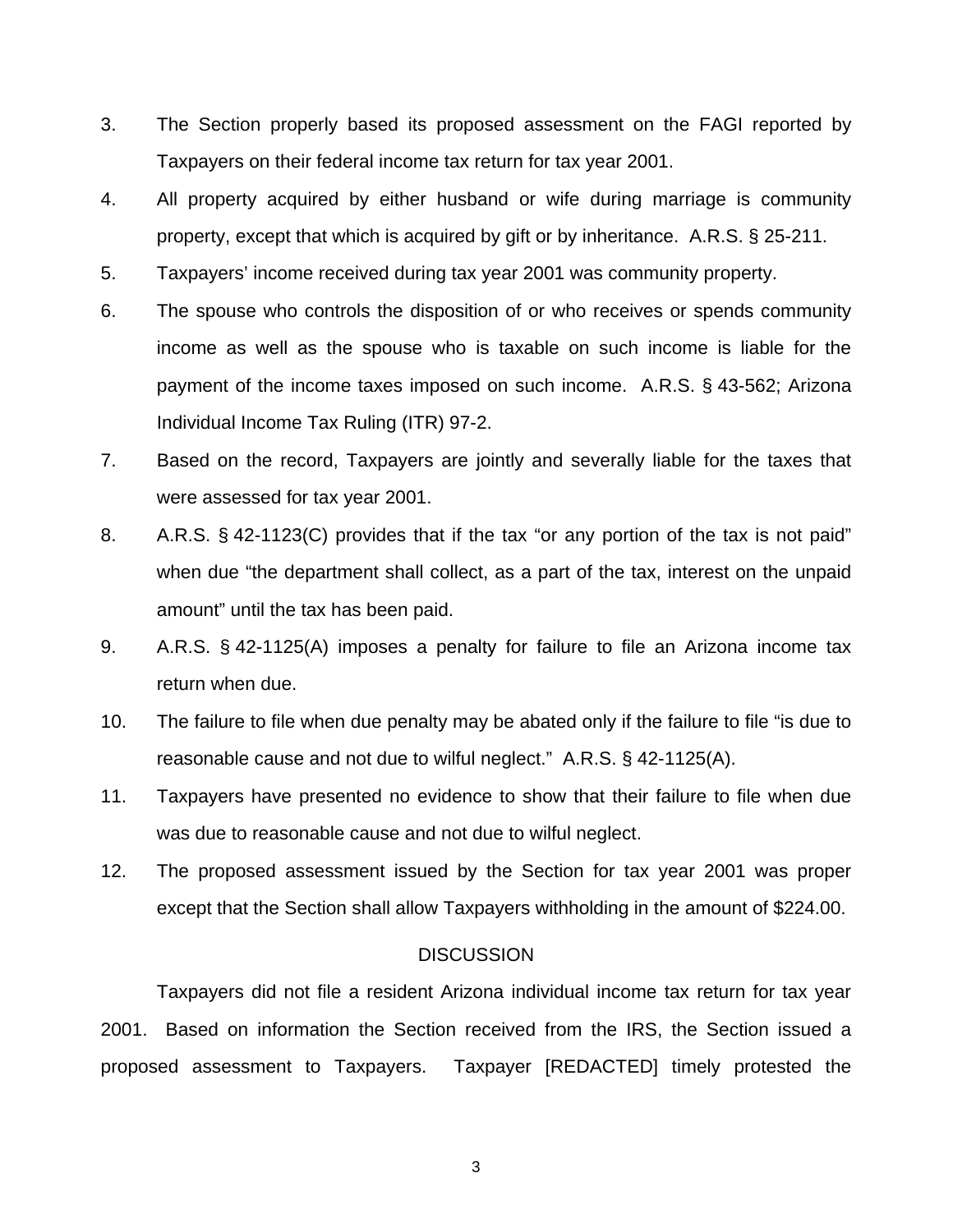assessment stating that she was not married to Taxpayer [REDACTED] and was therefore not liable for the amounts assessed.

The Section learned that Taxpayers filed a joint federal income tax return for tax year 2001 from an Arizona address. Taxpayers had previously filed a joint Arizona income tax return for tax year 2000. The starting point for Arizona's individual income tax is FAGI. The Section therefore issued Taxpayers an assessment for tax year 2001 based on the amount of FAGI Taxpayers reported to the IRS.

Taxpayers were married during tax year 2001 and their income consisted of wages received.<sup>1</sup> The income was community property. The Section therefore issued the assessment to Taxpayers jointly. Taxpayers have not shown that the provisions of A.R.S. § 43-562 are not applicable. Taxpayers are therefore jointly and severally liable for the Arizona income taxes on their income received during tax year 2001. Taxpayers did not submit a written memorandum and have not submitted any additional documentation that would support any additional changes to the proposed assessment issued by the Section.

"The presumption is that an additional assessment of income tax is correct and the burden is on the taxpayer to overcome such presumption." *Arizona State Tax Commission v. Kieckhefer, supra*. Taxpayers have presented no evidence showing that the proposed assessment at issue was not correct. Taxpayers have therefore not overcome the presumption of correctness.

The proposed assessment included interest. A.R.S. § 42-1123(C) provides that if the tax "or any portion of the tax is not paid" when due "the department shall collect, as a part of the tax, interest on the unpaid amount" until the tax has been paid. For Arizona purposes, therefore, interest is a part of the tax and generally may not be abated unless the tax to which it relates is found not to be due for whatever reason.

l

<sup>1</sup> Taxpayers were not divorced until December 2007.